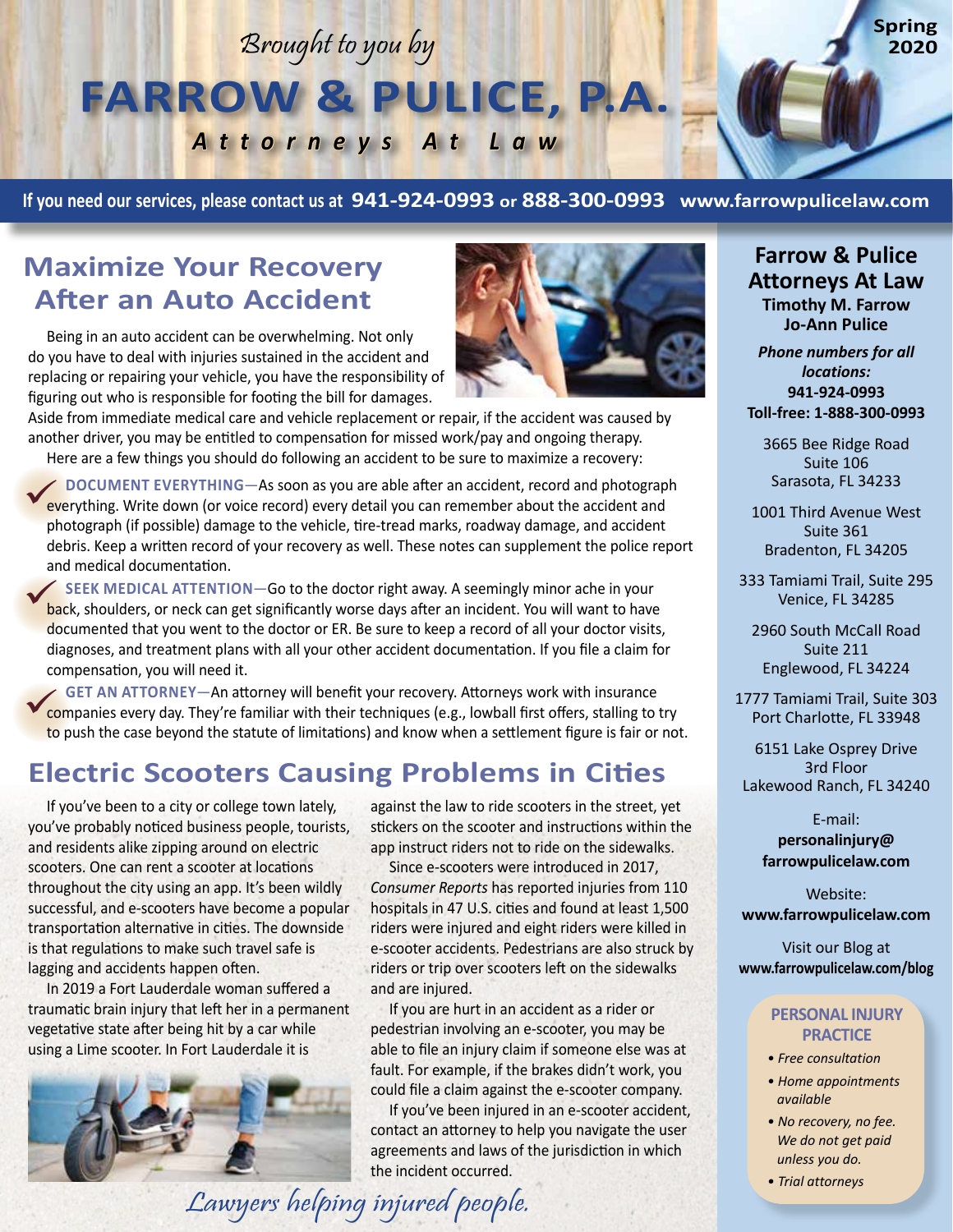**TRUCK OVERLOAD** *What Happens When Debris from Overloaded Trucks Causes Injury?*

Have you ever been following a truck with a load of pipes, wood, machinery, or other items that made you feel a little nervous? Chances are you have. Imagine the damage those things could do if they weren't secured properly, or if a load were too large and fell off the truck.

> Whether it's tons of pipes, pieces of garbage, or clumps of dirt and rock flying off a commercial truck, if it causes an accident or damage, the company or driver can be held liable. Both have an obligation to secure their loads for the safety of drivers and pedestrians. Federal and state law provides clear guidelines on size and weight of truck loads.

And, no, a sign on the back of a vehicle warning drivers to keep a distance and claiming that the company isn't responsible for damage caused by falling debris doesn't absolve the company of responsibility to follow regulations and secure what it is hauling.

 If flying debris causes you to be in an accident or damages your vehicle, get the name of the company and truck number if possible, make note of your location and the time, take plenty of photos of the damage, and file a claim right away with your insurance company. Aside from the danger posed to other drivers in the form of flying debris, a truck that isn't properly loaded is at risk of rolling over, jackknifing, and blowing a tire—all of which can cause traumatic injury to the driver of the vehicle and other drivers on the road.

#### **BREAST CANCER**  *Failure to Diagnose*

According to Breastcancer.org, about one in eight U.S. women will develop invasive breast cancer. In 2019, an estimated 269,000 new cases of invasive breast cancer are expected to be diagnosed in women in the U.S., along with 63,000 new

cases of noninvasive (only present in milk ducts or lobules) breast cancer.

Many forms of breast cancer respond well to treatment, but the cancer must be caught early. A mammogram is suggested as a screening tool to detect tumors in the breast before the cancer has spread. If a tumor or mass is detected, it is observed further by ultrasound and biopsied to rule out cancer. If cancer is present, an oncologist will create a treatment plan.

Unfortunately, some women and men (much less common, but men do get breast cancer) will go undiagnosed, creating a potentially deadly delay in treatment. Here are some things that can factor into a missed breast cancer diagnosis:

- Not collecting family/medical history related to breast cancer.
- Failure to order diagnostic tests and imaging.
- $\odot$  Incorrectly stating that a breast mass is benign without a biopsy.
- Misdiagnosis of a breast lump in pregnant or lactating women.
- ◆ Poorly executed mammogram or biopsy.
- Misinterpretation of a mammogram or biopsy.

If you or a loved one has lost valuable time in the fight against breast cancer due to a medical error, call our office for a confidential consultation.

### **Workplace Injury: Amputation**

Workplace injuries are one of the most common causes of amputation. Those who work in factories, machine shops, construction sites, or mines are at greater risk, and according to OSHA, machinery that isn't safe is usually to blame. Companies are responsible for safeguarding dangerous equipment and for providing adequate employee training for machine operation and related safety information and procedures.

If a workplace injury results in amputation, an employee would be eligible for workers' compensation benefits, and if they are permanently disabled, they can file for a permanent disability pension, which is a part of workers' compensation.

Employers can be held liable for an injury if they breach the duty to provide proper training and a safe work environment. An Illinois construction worker recently was awarded a \$10 million settlement when his foot was so severely damaged that it had to be amputated after being hit by a truck on the job site.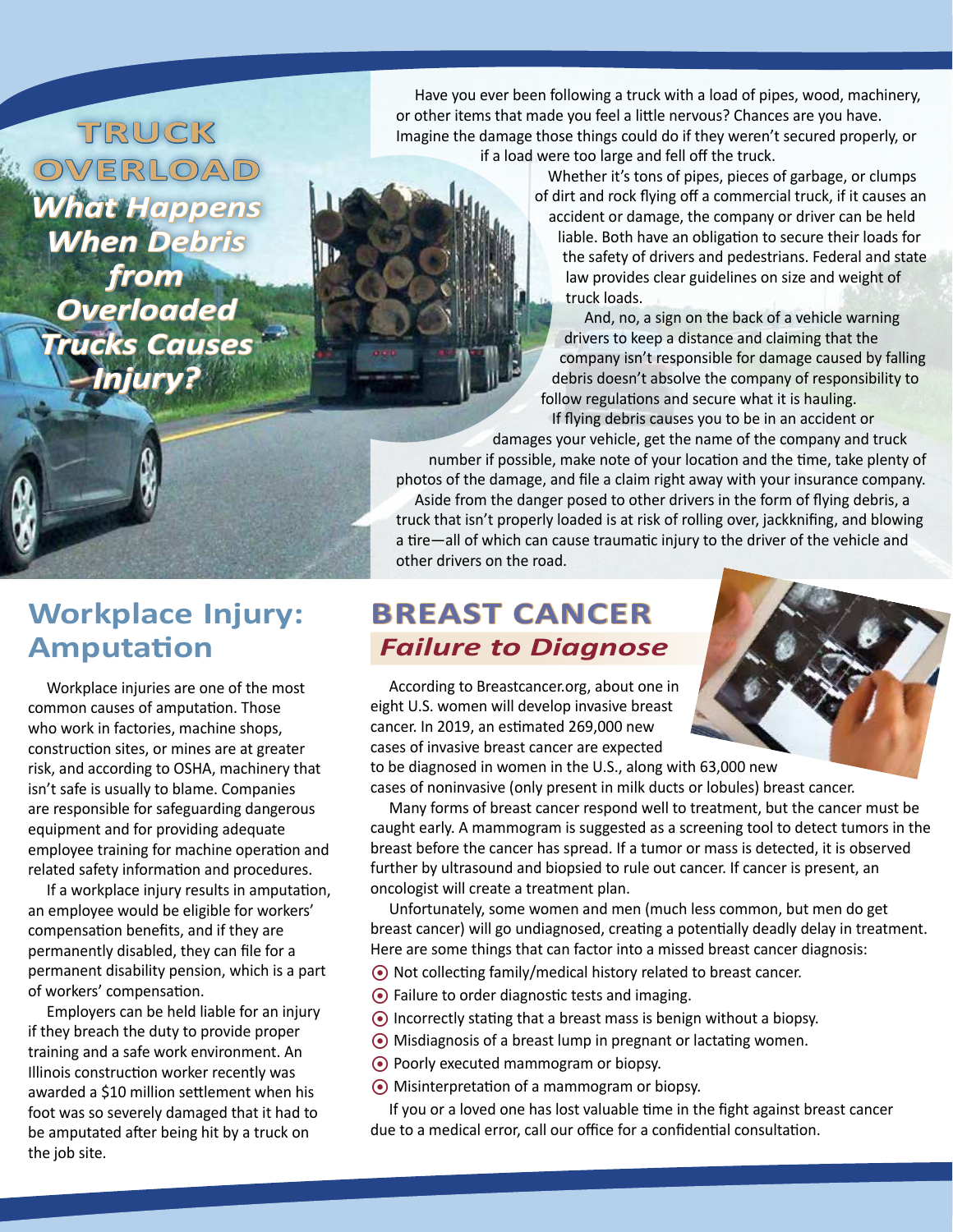### **Mediation v. Arbitration**

If you're not actively involved in law, you may be surprised to know that there is more than one method used to resolve a case even complicated personal injury cases. Mediation and arbitration are two ways to reach a settlement that are private as well as quicker and less formal than traditional litigation.

#### **MEDIATION**

With mediation, disputing parties come together with a neutral mediator to reach a settlement.

The mediator is presented with evidence and will advise on a settlement. The advice is not legally binding, but both parties have the option to agree to a settlement. During mediation, lawyers exchange information about the case, unless it is confidential or would give away trial strategy. Information can be given privately or jointly to provide the mediator details of a case.

Mediation is very common as an effective means of settling disputes outside of the court system. In fact, Florida requires most civil cases to go through mediation before placement on a trial calendar.



#### **ARBITRATION**

Arbitration is similar in process to a trial. It is more formal than mediation and is typically binding. One or more arbitrators have the authority to make a legally binding decision and award. If arbitration is nonbinding, the decision and award is only final if accepted by both parties. Since the process is so similar to a trial, if a settlement is not reached, an attorney can get a sense of what would happen with a case during a real trial.

**An attorney will be able to guide you through your personal injury case and recommend the best way to come to a fair settlement.**

## **RAILROAD TRACKS: A Deadly Danger for KIDS!**

A new report by Safe Kids Worldwide has found that most parents aren't worried about the possibility of their children being killed by a train, even though every five days a child is killed in a train collision. The report states that collisions at railroad crossings and trespassing are the two situations that most often lead to such tragedies.

Safe Kids and Union Pacific recommend the following safety tips to help prevent railroad-related injuries:

- Only cross train tracks at a designated crossing.
- If lights are flashing or the gate is down at a railroad crossing, wait for the train to pass completely, the gates to lift, and the lights to stop flashing before crossing the tracks. It is never okay to rush across and try to beat the train.
- Allow enough space for your vehicle to completely clear the entire railroad crossing, not just the tracks, before you attempt to cross. Trains are at least three feet wider than the tracks on either side, so even though you clear the tracks, you may still get hit by the train.
- If you are using a cell phone, headphones, or playing a game, remember *heads up, devices down* when you cross the tracks.
- Don't walk along train tracks. It might be a shortcut, but it is dangerous and not worth the risk.

For more information about protecting children from injuries, visit **safekids.org**.

**Source:** Safe Kids Worldwide newsroom